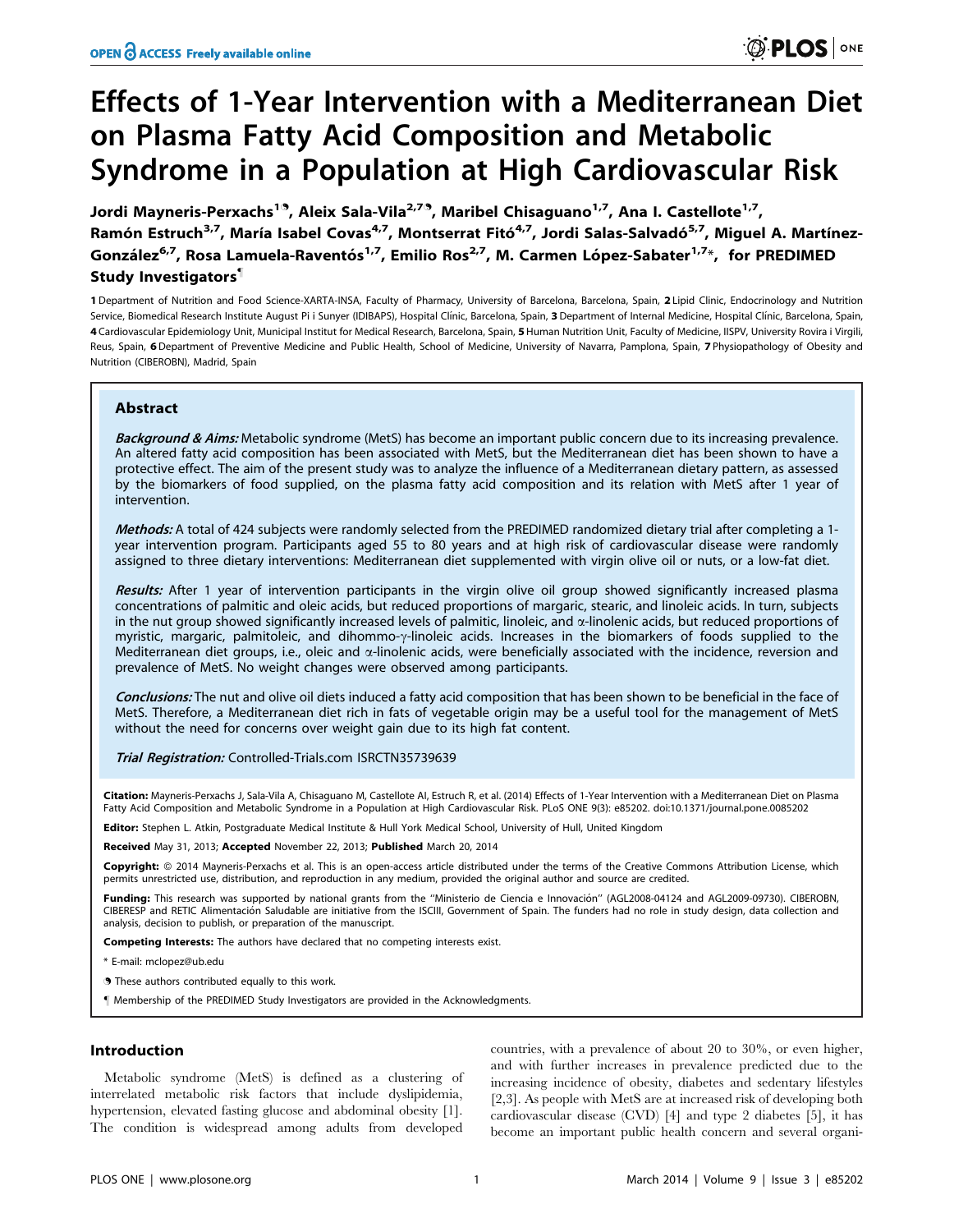zations have attempted to formulate simple criteria for its diagnosis [3].

According to current guidelines, the first step in the management of MetS should emphasize therapeutic lifestyle modifications [6]. Although there is general agreement about reducing weight and increasing physical activity, a uniform consensus is lacking as to which diet is optimal [7]. However, epidemiological evidence suggests that individuals with MetS should adhere to a diet low in saturated and *trans* fats, cholesterol, sodium, and simple sugars, with an increased intake of fruits, vegetables, fish, and whole grains [6,7]. Interestingly, these features resemble the principles of the traditional Mediterranean diet (MD) [8].

During the last few decades the MD has gained in popularity worldwide due to its reported contribution to lower rates of morbidity (particularly CVD, certain types of cancer, and other chronic conditions) and mortality, and the better health and quality of life of those who adhere to it [8]. Only a few crosssectional, cohort and intervention studies have analyzed the relationship between MD adherence and the prevalence or incidence of MetS. However, the results from these studies have provided some evidence of the beneficial role of the MD in MetS and its components [9].

Although the dietary guidelines suggested for people presenting with MetS are similar to those of the MD and other healthy dietary patterns, the MD has a peculiarity of its own: a high content of total fat. This is the most distinguishing feature of the MD, with virgin olive oil (VOO) being the primary source of fat (providing 70–80% of the total fat). Unlike other oils however, the health-giving properties of VOO are derived not solely from its MUFA content (70–80% due to oleic acid), but also from minor components with great biological activity, including squalene, sterols, tocopherol, and highly bioavailable phenolic compounds [10]. Due to this double set of benefits, VOO favors a better lipid profile, reduces blood pressure (BP) levels, endothelial dysfunction, and the inflammatory and prothrombotic environment [11].

Tree nuts that have a unique fatty acid (FA) profile characterized by a high (MUFA+PUFA)/SFA ratio are also typical of the MD pattern. Although only some epidemiological studies have reported the possible benefits of nut consumption for type 2 diabetes and some cancers, their results have been remarkably consistent regarding CVD [12]. Apart from their favorable lipid profile, nuts contain vegetable proteins, L-arginine, fiber, folic acid, magnesium, copper, and different types of antioxidants such as flavonoids, polyphenols and tocopherols, which contribute to the cardioprotective properties of nuts via several mechanisms [13].

Compliance with a diet is often assessed using dietary surveys, which are associated with substantial measurement errors, whereas biomarkers of intake are potentially independent of these errors [14]. Therefore, an objective and accurate way to monitor fat quality is to record the plasma FA composition [14]. Individual plasma FA are generally expressed as a percentage of total FA. Therefore, changes in one FA may affect the levels of several other FA. Hence, considering the overall pattern of plasma FA may be a more useful measure of dietary quality than individual FA.

There is increasing evidence that the plasma FA composition may be influenced by diet [15–18] which may be useful for primary prevention, since an altered FA composition has been associated in several cross-sectional and observational studies with insulin resistance and diabetes [18,19], obesity [20], CVD [21], and MetS [22]. However, studies assessing the effect that changes in the diet have on the FA profile and their relation with MetS remain scarce. Therefore, within the framework of a randomized controlled trial designed to compare the effects of two MD, one

supplemented with VOO and another supplemented with nuts, with those of a low-fat diet on the cardiovascular outcomes among subjects at high risk of CVD (PREDIMED Study) [23,24], the aim of this substudy was to analyze the effect of these diets on the plasma FA profile and its relation with MetS status after 1 year of intervention in participants recruited in the Barcelona north, Reus, and Pamplona centers.

## Methods

## Study design

The PREDIMED (PREvención con DIeta MEDiterránea) study is a large, parallel-group, multicenter, randomized, controlled, 5-year clinical trial aimed at assessing the effects of the Mediterranean diet on the primary prevention of cardiovascular disease. The main outcome is an aggregate of cardiovascular events (cardiovascular death, nonfatal myocardial infarction, or nonfatal stroke). The trial was registered with Current Controlled Trials, London (Identifier: ISRCTN35739639). The detailed protocol of the study has been published elsewhere [23,24]. The protocol for this trial and supporting CONSORT checklist are available as supporting information; see Checklist S1 and Protocol S1, S2 and S3. The trial is currently ongoing with 7447 participants at high risk of CVD assigned randomly to three intervention groups: Mediterranean diet supplemented with virgin olive oil (MD+VOO), Mediterranean diet supplemented with mixed nuts (MD+nuts), or low-fat diet (Control). The present substudy was designed to assess the effects of the dietary interventions on the plasma FA profile and MetS status, two of the secondary outcomes of the PREDIMED study. We report, the results after 1 year's intervention in a subset of participants recruited in three centers of the PREDIMED trial (Barcelona North, Reus, and Pamplona).

#### Ethics statement

The Institutional Review Board of the ten participating recruitment centers of the PREDIMED trial approved the study protocol and the participants signed an informed consent. In particular, the current substudy was approved by the Comité Etic d'Investigació Clínica de l'Hospital de Sant Joan, Reus (Tarragona), the Comisión de Etica de la Facultad de Medicina de la Universidad de Navarra, Pamplona (Navarra) and the Comite´ d'Etica e Investigacio´ de l'Institut Municipal d'Investigacio´ Mèdica (IMIM), Barcelona (Barcelona).

#### Participants

Eligible participants for the PREDIMED Study were community-dwelling men, aged 55 to 80 years, and women, aged 60 to 80 years, who met at least one of the two following criteria: diagnosis of type 2 diabetes or presence of three or more CVD risk factors (smoking, hypertension, dyslipidemia, overweight or obesity, and family history of premature coronary heart disease (CHD)) [24]. For the present study, 2054 participants were recruited between June 2003 and May 2006 in the Barcelona  $(n = 320)$ , Reus  $(n = 678)$  and Navarra  $(n = 1056)$  centers, three of the ten recruitment nodes of the PREDIMED trial. After a screening visit, participants were randomly assigned to one of three diet groups by means of a computer-generated random-number sequence. The plasma FA composition was measured in 22% of the participants who entered this substudy at baseline  $(n = 450)$ . These participants were selected at random, and matched by age and sex. However, as some participants were lost during follow-up (Figure 1), the final number of participants studied was 424.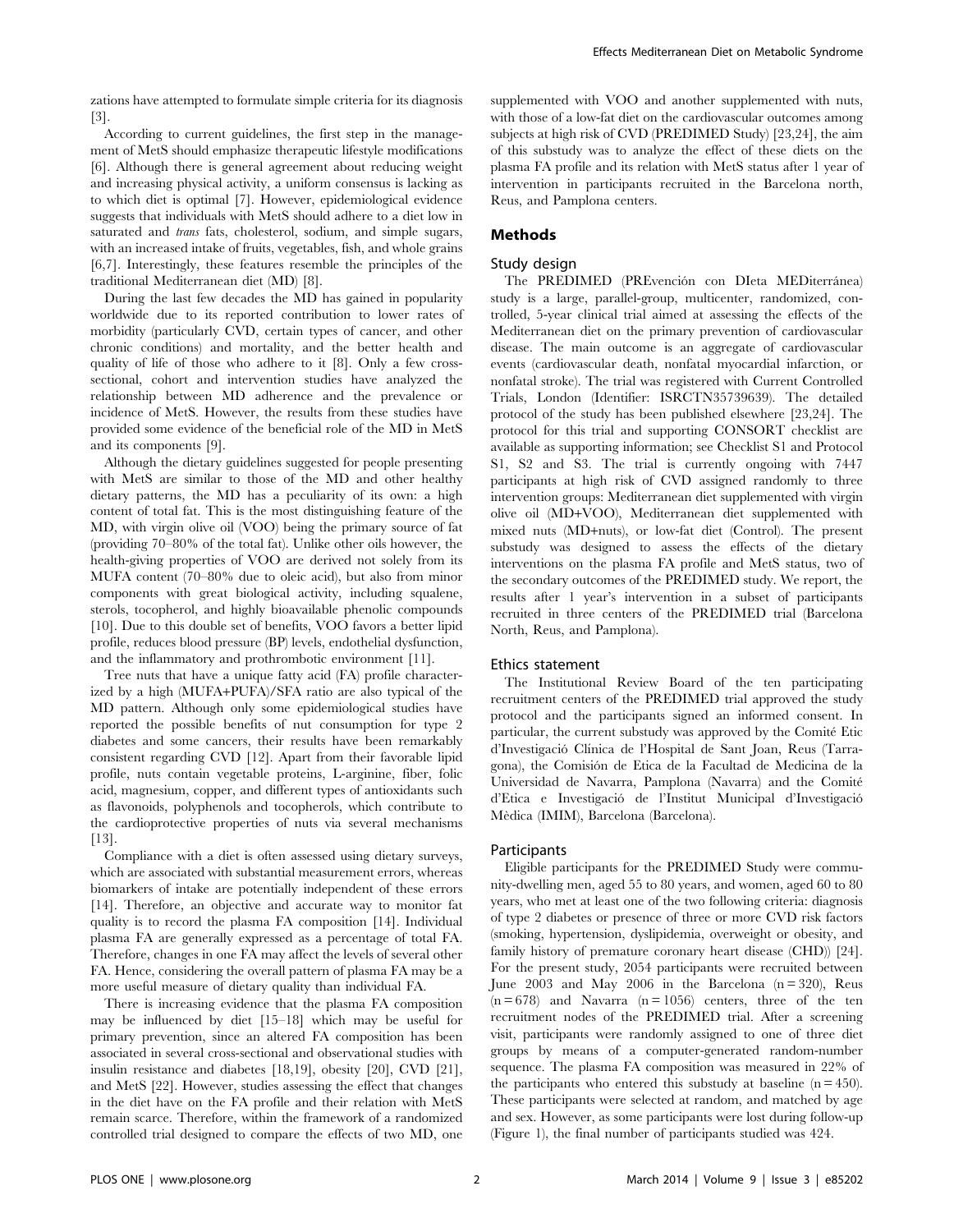

Figure 1. Trial flow-chart. Flow of patients through the present study involving three recruitment centres of the PREDIMED trial (Barcelona North, Reus, and Pamplona). FA indicates fatty acid; MD, Mediterranean diet; VOO, virgin olive oil. doi:10.1371/journal.pone.0085202.g001

## Interventions

Participants randomized to each of the three interventions had a face-to-face interview with the dietitian plus a group session. The same dietitian delivered the interventions to the three groups in each center. In the individual session, and based on the individuals' adherence to the MD or to the low-fat diet according to a 14-point score and 9-point score questionnaire, respectively, each participant received personal recommendations for changes to be introduced to their diet in order to achieve the goals of the assigned intervention group during a 30-min session. Positive recommendations for increasing the consumption of vegetables, fruits, legumes, fish and seafood, and white meats, were given to each group. Negative recommendations included limiting the consumption of red and processed meats, fat-rich dairy products, sweets and pastries, snacks and sweetened beverages. However, recommendations for total fat intake differed between the two MD groups and the low-fat diet groups. Therefore, whereas participants in the low-fat group were advised to reduce all types of fat, recommendations for the MD groups included increasing the intake of vegetable fats and oil. No energy restrictions were suggested for any of the intervention groups. Group sessions (up to 20 participants) were organized separately for each of the three intervention groups. The dietitian provided informative talks and written material, with descriptions of target foods, seasonal shopping lists, meal plans, and recipes. Participants in the MD groups were given a free 3-month supply of VOO (1 L/wk) or mixed nuts (30 g/d, as 15 g walnuts, 7.5 g hazelnuts and 7.5 g

months with the same content, with the exception that shopping lists and recipes varied with the season of the year. All participants had free and continuous access to their center's dietitian throughout the study.

almonds). The individual and group visits were repeated every 3

## Measurements

At baseline participants were administered several questionnaires [23,24]: (a) a 14-item questionnaire assessing the degree of adherence to the MD (values of 0 to 1 were assigned to each item, so that a score of 14 points meant the maximum adherence); this was an extension of a previously validated questionnaire; (b) a general 47-item questionnaire about education, lifestyle, medical conditions, and medication use; (c) a 137-item food frequency questionnaire (FFQ) adapted from a previously validated FFQ; and (d) a validated Spanish version of the Minnesota Leisure-Time Physical Activity Questionnaire. Moreover, participants underwent anthropometric and BP measurements and collection of fasting blood samples. All examinations were repeated at 1 year, with the exception of the general questionnaire, which was substituted by a follow-up questionnaire.

#### Anthropometry

The anthropometric measures used in this study were height (m), weight (kg), body mass index (BMI, calculated as weight in kg/height<sup>2</sup> in m<sup>2</sup>) and waist circumference (WC). Height and weight (with light clothing and no shoes) were recorded using a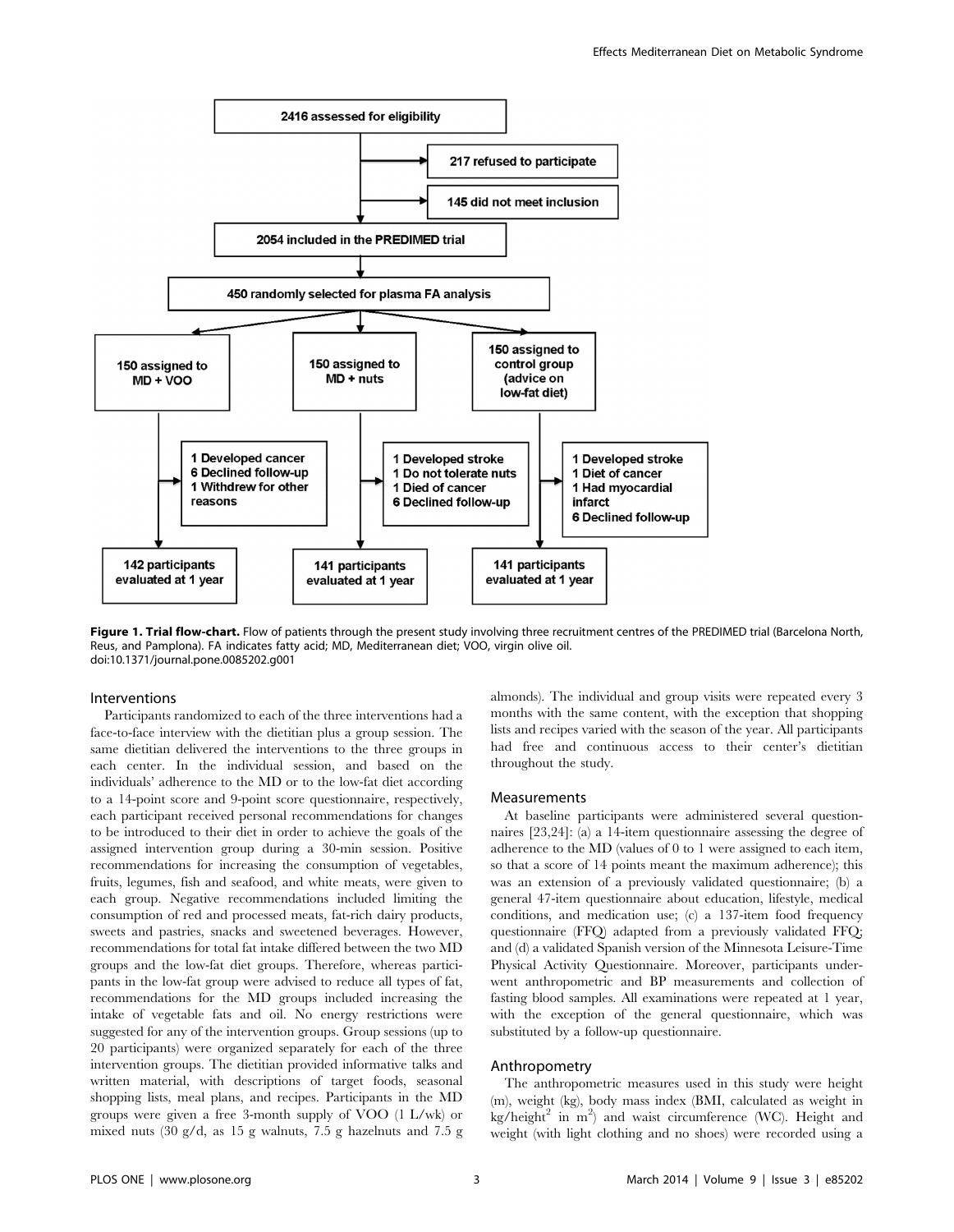calibrated balance beam scale and a wall-mounted calibrated stadiometer, respectively. Waist circumference was measured using an anthropometric measuring tape, at a horizontal plane midway between the lowest rib and the iliac crest. Blood pressure was measured in triplicate with a validated semi-automatic sphygmomanometer after a minimum of 5 min rest in the seated position.

#### Laboratory measurements

Blood samples were collected after an overnight fast, coded, shipped to a central laboratory, and stored at  $-80^{\circ}$ C until analyses. Laboratory technicians were blinded to the intervention. Plasma glucose level was analyzed using the glucose-oxidase method; total serum cholesterol (TC) and triglyceride (TG) levels were measured using enzymatic procedures; and high-density lipoprotein cholesterol (HDL-C) level was determined after precipitation with phosphotungstic acid and magnesium chloride [24]. The plasma FA profile was determined by fast gas chromatography with a previous derivatization to their corresponding fatty acid methyl esters [25]. Results were expressed as relative percentages of total FA. The average of two measures was used for the analysis of laboratory variables both at baseline and 1 year.

#### Metabolic syndrome definition

The recent definition of MetS proposed by six major organizations and societies (IDF, NHLBI, AHA, WHF, IAC, and IASO) [1] was used in the present study, such that the presence of any three of the five following risk factors constitutes a diagnosis of MetS: elevated WC, elevated TG  $(\geq 150 \text{ mg/dL})$ , reduced HDL-C  $\leq 40$  mg/dL in men and  $\leq 50$  mg/dL in women), elevated BP (SBP  $\geq$ 130 mmHg and/or DBP  $\geq$ 85 mmHg), and elevated fasting glucose ( $\geq$ 100 mg/dL). Drug treatment for these specific conditions is an alternative indicator. In this definition, it is possible to use either the IDF or the AHA/ NHLBI cut-off limits for WC ( $\geq$ 94 cm for men and  $\geq$ 80 cm for women, or  $>102$  cm for men and  $>88$  cm for women, respectively) in European populations. The latter was used in the present study.

#### Statistical analysis

All values are presented as mean  $\pm$  SD, unless otherwise indicated. Kolmogorov-Smirnov tests were carried out to check variable distribution. Since the statistical distribution of plasma FA concentrations was found to be skewed, geometric means were used to describe FA concentrations. Moreover, FA concentrations were log-transformed for analysis to improve normality. Analysis of variance (ANOVA) and the  $\chi^2$  test were used to determine differences in baseline characteristics in individuals with and without MetS for continuous and categorical variables, respectively. Besides the assignation to one MD group, participants were divided into four MetS groups: those who did not change their MetS status after the 1-year intervention (always/never) and those whose status changed (reversion/incidence). Within- and betweengroup changes in plasma FA concentrations were examined with paired t tests and ANOVA followed by the Duncan test, respectively. The relationship between these changes and 1-year changes in metabolic risk factors was determined by partial correlation analysis controlling for gender, age, smoking status, occupation, educational level, baseline energy intake, 1-year changes in energy intake, and medication for hypercholesterolemia, BP, and diabetes. To examine the associations between these changes and the incidence and reversion of MetS, participants were categorized by quartiles of 1-year changes in plasma concentrations of FA. Then, a logistic regression analysis was carried out to calculate the odds ratios (OR) and 95% confidence intervals (CI) of the incidence and reversion of MetS according to these quartiles. Finally, we used McNemar's test and logistic regression models to assess within- and between-quartile changes in the prevalence of MetS. All logistic regression models were adjusted for potential confounding factors (age, gender, baseline MetS status, baseline overweight/obesity, and 1-year changes in BMI), and the lowest quartile was used as the reference. For all analyses, two-sided significance was determined at  $p<0.05$ . Analyses were performed using SPSS version 15.0 (SPSS Inc., Chicago, IL, USA).

## Results

The baseline characteristics of the 424 participants (175 men and 249 women) that completed the intervention program at 1 year are detailed in Table 1 according to their MetS status. By design, participants were mostly overweight subjects with an elevated number of CVD risk factors. Of the total population, 92.7%, 84.2%, 68.4%, and 45.8% were overweight or obese, hypertensive, dyslipidemic, or had type II diabetes, respectively. The prevalence of MetS in the study population was 67.7%, whereas that of its components was 96.0%, 64.6%, 63.8%, 58.5%, and 55.7%, for elevated BP, WC, fasting glucose, TG, and reduced HDL-C, respectively. As expected, most of the characteristics associated with MetS were significantly higher among those who presented with this condition.

Table 2 shows the baseline plasma FA profile and 1-year changes according to the intervention group. Participants in the MD+VOO group showed significantly increased plasma concentrations of palmitic acid (PA, C16:0) and oleic acid (OA, C18:1 $n-9$ ) but significantly reduced proportions of margaric acid (MGA, C17:0), stearic acid (SA, C18:0), and linoleic acid (LA, C18:2n-6). In contrast, subjects in the MD+nuts group showed a significant increase in the levels of PA, LA, and  $\alpha$ -linolenic acid (ALA, C18:3n-3), but significantly reduced proportions of myristic acid (MA, C14:0), MGA, palmitoleic acid (POA, C16:1n-7), and dihommo- $\gamma$ -linoleic acid (DGLA, C20:3*n*-6). Finally, those in the control group only showed a significant increase in the plasma levels of PA with a reduction in MGA and ALA after 1 year of intervention. Between-group differences were only significant for some MUFA (OA) and PUFA (LA, DGLA, and ALA).

The baseline plasma FA profile and 1-year changes according to the 1-year change in MetS status are shown in Table 3. Participants who never had MetS showed significantly higher proportions of PA, OA, and ALA, but reduced proportions of DGLA after 1 year of intervention. In turn, participants in the MetS reversion group showed significantly increased plasma levels of OA and ALA, whereas those in the MetS incidence group showed significantly increased plasma concentrations of MA and PA, but presented a reduction in the levels of MGA and ALA. Finally, participants that always had MetS during the intervention showed a significant increase in the proportions of PA and OA with a significant reduction in the plasma concentrations of MGA and SA. Between-group changes in FA concentrations were significantly different only in the case of OA.

After 1 year of intervention, changes in several specific FA were related to changes in various metabolic risk factors (Table 4). When significant, changes in most SFA and POA were adversely associated with changes in metabolic risk factors, whereas changes in most PUFA were associated in a beneficial way. In addition, we also calculated partial correlation coefficients to look for possible relationships between food groups and plasma FA composition.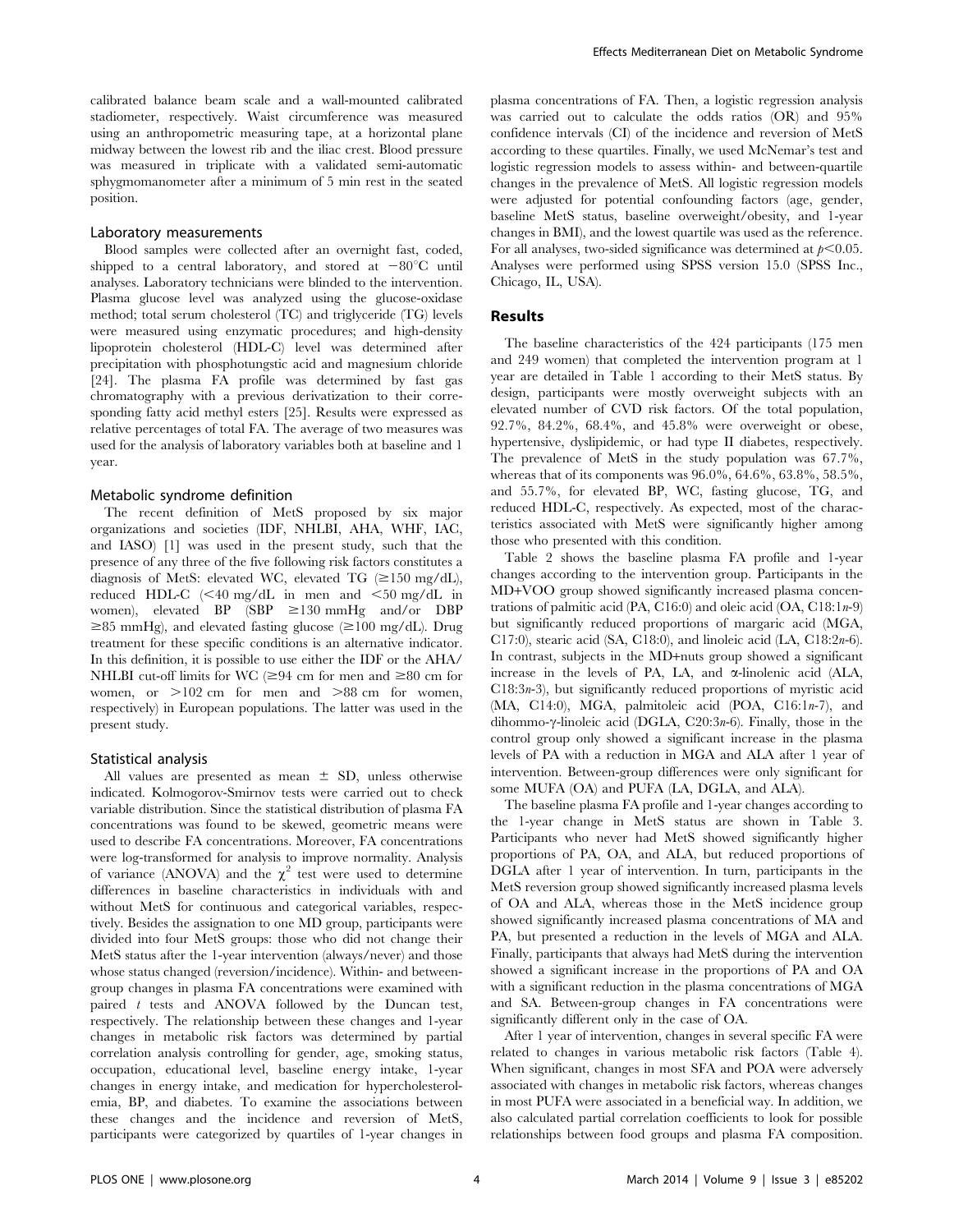**Table 1.** Baseline characteristics of participants completing 1-year intervention.<sup>A</sup>

| <b>Characteristics</b>                           | No MetS $(n = 137)$ | MetS $(n=287)$  | $p^{\rm B}$ |
|--------------------------------------------------|---------------------|-----------------|-------------|
| Age (years)                                      | $67.5 \pm 6.1$      | $67.7 \pm 5.8$  | 0.833       |
| Men (%)                                          | 52.6                | 35.9            | 0.001       |
| Weight (kg)                                      | $71.5 \pm 9.8$      | $75.5 \pm 10.4$ | < 0.001     |
| BMI $(kg/m2)$                                    | $27.9 + 3.0$        | $30.0 \pm 3.1$  | < 0.001     |
| Overweight or obese (%) <sup>C</sup>             | 86.1                | 95.8            | < 0.001     |
| Hypertension (%) <sup>D</sup>                    | 84.7                | 84.0            | 0.854       |
| Dyslipidemia (%) <sup>E</sup>                    | 56.9                | 73.9            | < 0.001     |
| Type 2 diabetes mellitus (%)                     | 33.6                | 51.6            | 0.001       |
| Family history of premature CHD (%) <sup>F</sup> | 21.9                | 19.5            | 0.805       |
| Current smoker (%)                               | 18.2                | 12.5            | 0.118       |
| MetS components (%) <sup>G</sup>                 |                     |                 |             |
| Elevated WC                                      | 29.9                | 81.2            | < 0.001     |
| <b>Elevated TG</b>                               | 21.2                | 76.3            | < 0.001     |
| Reduced HDL-C                                    | 19.7                | 72.8            | < 0.001     |
| Elevated BP                                      | 90.5                | 98.6            | < 0.001     |
| Elevated fasting glucose                         | 36.5                | 76.9            | < 0.001     |
| Medications (%)                                  |                     |                 |             |
| Aspirin or antiplatelet drugs                    | 21.2                | 24.4            | 0.593       |
| Antihypertensive agents                          | 67.9                | 75.3            | 0.110       |
| Hipolypidemic agents                             | 19.0                | 56.4            | < 0.001     |
| Insulin                                          | 6.6                 | 6.3             | 0.783       |
| Hypoglycemic agents                              | 16.8                | 34.8            | < 0.001     |
| Occupation (%)                                   |                     |                 |             |
| Worker                                           | 16.1                | 10.2            | 0.078       |
| Unemployed or unfit                              | 24.1                | 31.2            | 0.141       |
| Retired                                          | 59.9                | 58.6            | 0.745       |
| Education level (%)                              |                     |                 |             |
| None                                             | 2.2                 | 4.6             | 0.237       |
| Primary school                                   | 64.4                | 72.3            | 0.116       |
| Secondary school                                 | 25.9                | 15.6            | 0.012       |
| University                                       | 7.4                 | 7.4             | 0.995       |

MetS, Metabolic Syndrome; BMI, body mass index; CHD, coronary heart disease; WC, waist circumference; TG, triglycerides; HDL-C, high density lipoprotein cholesterol; BP, blood pressure.

A Values are expressed as mean  $\pm$  SD or percentage of participants.

 $^{\text{B}}$ p value for comparison between groups calculated by one-factor ANOVA for continuous variables or  $\chi^2$  test for categorical variables.

<sup>C</sup>BMI≥25 kg/m<sup>2</sup>.<br><sup>D</sup>Svstolic RP>14

 $\text{D}$ Systolic BP  $\geq$  140 mmHg or diastolic BP  $\geq$  90 mmHg or antihypertensive medication.

 $E$ LDL cholesterol  $\geq$ 160 mg/dL or lipid-lowering therapy; HDL cholesterol  $\leq$ 40 mg/dL in men or  $\leq$ 50 mg/dL in women.

<sup>F</sup>Definite myocardial infarction or sudden death before 55 years in male first-degree relatives or before 65 years in female first-degree relatives.

<sup>G</sup>The metabolic syndrome components are defined according to the IDF, NHLBI, AHA, WHF, IAC, and IASO recent criteria.

doi:10.1371/journal.pone.0085202.t001

Since plasma concentrations of OA, LA, and ALA are good biomarkers of olive oil, seed oil, and walnut consumption, the 1 year changes reported indicate good adherence to the food supplied. The increase in plasma levels of OA and ALA in the MD+VOO and MD+nuts groups indicates good adherence to OO and nuts, respectively, whereas the decrease in the concentration of LA and the clear inverse relation found between OO consumption and  $n-6$  PUFA levels suggests that people in the MD+VOO group replaced seed oils with VOO.

In logistic regression analyses, higher changes in the proportions of MA and PA were related to an increased incidence of MetS (p between quartiles quartiles = 0.037 and 0.046, respectively), with an OR (95% CI) for the  $1<sup>st</sup>$ ,  $2<sup>nd</sup>$ ,  $3<sup>rd</sup>$ , and  $4<sup>th</sup>$  quartiles of changes of 1.00, 1.90 (0.44, 8.11), 2.70 (0.65, 11.24), and 6.43 (1.53, 27.03), and 1.00, 2.17 (0.46, 10.3), 4.06 (0.96, 21.20), and 8.65 (1.79, 41.78), respectively. One the other hand, both biomarkers of the foods supplied, OA and ALA, were found to be protective against MetS. Hence, changes in OA and ALA concentrations were inversely associated with the incidence of MetS  $(p)$  between quartiles = 0.035 and 0.032, respectively) and showed a stronger direct relation with MetS reversion  $(p$  between quartiles = 0.005 and 0.020, respectively) (Figure 2). No other significant associations were found between changes in the levels of the remaining FA and the incidence or reversion of MetS. Finally, changes in the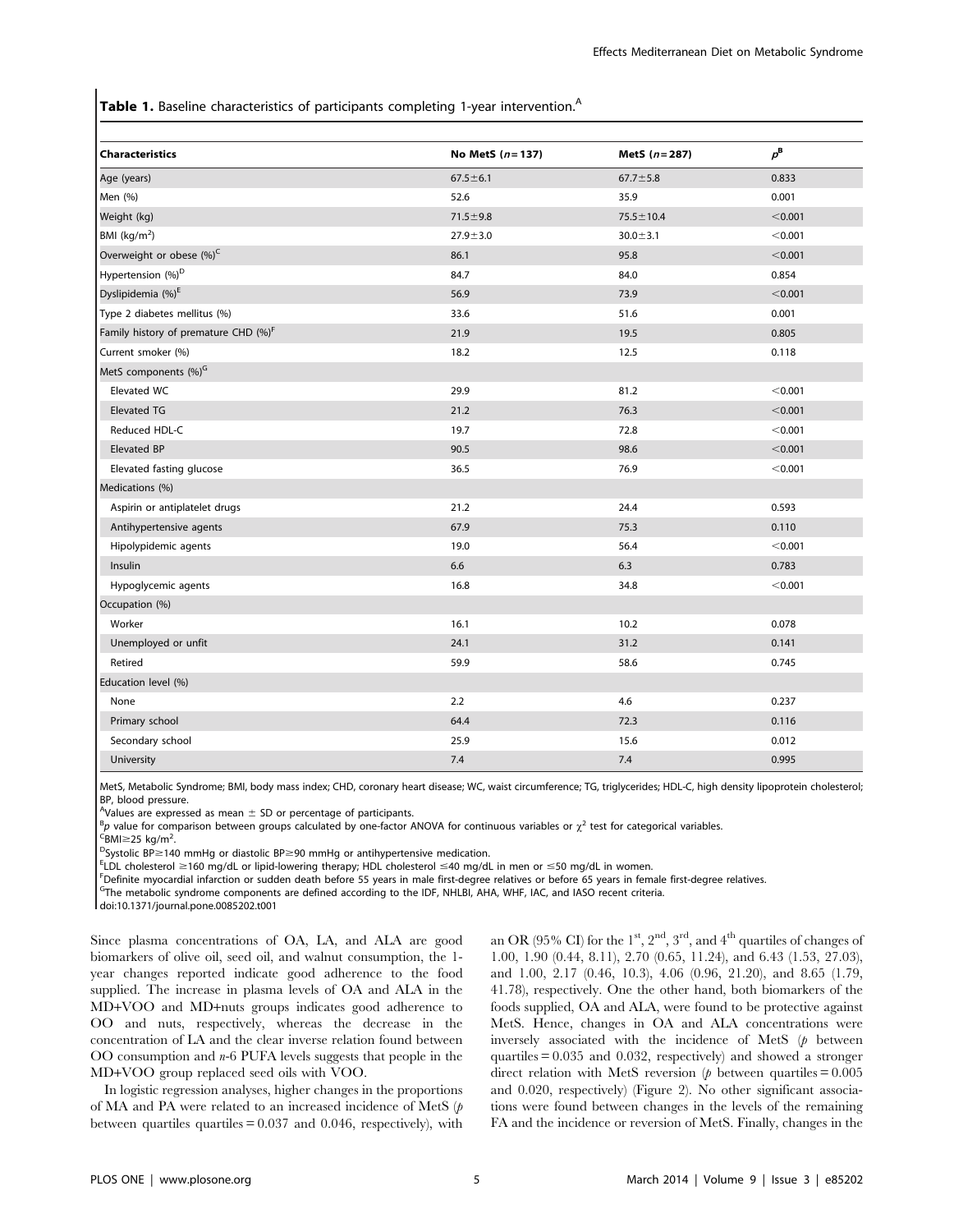Table 2. Plasma fatty acid levels at baseline and 1-year changes according to the intervention groups.<sup>A</sup>

| <b>Fatty acid</b>      | $MD+VOO(n=142)$         | $p^{\rm B}$ | MD+Nuts $(n=141)$   | $p^{\rm B}$ | Control $(n=141)$          | $p^{\rm B}$ | $p^{\mathsf{C}}$ |
|------------------------|-------------------------|-------------|---------------------|-------------|----------------------------|-------------|------------------|
| <b>SFA</b>             |                         |             |                     |             |                            |             |                  |
| MA (C14:0)             |                         |             |                     |             |                            |             |                  |
| <b>Baseline</b>        | $0.57 \pm 0.27$         |             | $0.63 \pm 0.31$     |             | $0.62 \pm 0.27$            |             |                  |
| Change                 | $0.012^a \pm 0.28$      | 0.573       | $-0.060^b \pm 0.33$ | 0.008       | $-0.0087^{\rm a,b}$ ± 0.33 | 0.714       | 0.067            |
| PA (C16:0)             |                         |             |                     |             |                            |             |                  |
| <b>Baseline</b>        | $21.55 \pm 2.20$        |             | $21.37 \pm 2.06$    |             | $21.96 \pm 2.45$           |             |                  |
| Change                 | $0.51 \pm 2.00$         | 0.002       | $0.37 \pm 1.98$     | 0.024       | $0.67 \pm 2.57$            | 0.001       | 0.517            |
| <b>MGA (C17:0)</b>     |                         |             |                     |             |                            |             |                  |
| Baseline               | $0.27 \pm 0.34$         |             | $0.30 \pm 0.35$     |             | $0.28 \pm 0.33$            |             |                  |
| Change                 | $-0.030 \pm 0.34$       | 0.034       | $-0.037 \pm 0.42$   | 0.048       | $-0.031 \pm 0.38$          | 0.036       | 0.981            |
| SA (C18:0)             |                         |             |                     |             |                            |             |                  |
| Baseline               | $6.76 \pm 1.16$         |             | $6.90 \pm 1.09$     |             | $6.74 \pm 1.26$            |             |                  |
| Change                 | $-0.25 \pm 1.23$        | 0.005       | $-0.15 \pm 1.20$    | 0.101       | $-0.055 \pm 1.46$          | 0.604       | 0.325            |
| <b>MUFA</b>            |                         |             |                     |             |                            |             |                  |
| POA (C16:1n-7)         |                         |             |                     |             |                            |             |                  |
| Baseline               | $1.35 \pm 0.69$         |             | $1.33 \pm 0.57$     |             | $1.36 \pm 0.59$            |             |                  |
| Change                 | $-0.012 \pm 0.49$       | 0.766       | $-0.093 \pm 0.55$   | 0.033       | $-0.034 \pm 0.58$          | 0.410       | 0.221            |
| OA (C18:1n-9)          |                         |             |                     |             |                            |             |                  |
| Baseline               | $25.29 \pm 4.45$        |             | $26.42 \pm 3.98$    |             | $26.75 \pm 4.48$           |             |                  |
| Change                 | $2.62^a \pm 3.42$       | < 0.001     | $-0.061^b \pm 3.34$ | 0.830       | $-0.24^b \pm 4.40$         | 0.520       | < 0.001          |
| <b>PUFA</b>            |                         |             |                     |             |                            |             |                  |
| Series n-6 FA          |                         |             |                     |             |                            |             |                  |
| LA (C18:2 <i>n</i> -6) |                         |             |                     |             |                            |             |                  |
| Baseline               | $29.47 \pm 5.42$        |             | $28.09 \pm 4.72$    |             | $28.00 \pm 4.98$           |             |                  |
| Change                 | $-1.94^{\circ}$ ± 4.26  | < 0.001     | $1.81^b \pm 3.92$   | < 0.001     | $0.82^b \pm 5.89$          | 0.086       | < 0.001          |
| GLA (C18:3n-6)         |                         |             |                     |             |                            |             |                  |
| Baseline               | $0.39 + 0.18$           |             | $0.40 \pm 0.20$     |             | $0.41 \pm 0.18$            |             |                  |
| Change                 | $0.013 \pm 0.20$        | 0.536       | $-0.0027 \pm 0.15$  | 0.841       | $0.019 + 0.20$             | 0.264       | 0.667            |
| DGLA (C20:3n-6)        |                         |             |                     |             |                            |             |                  |
| Baseline               | $1.50 \pm 0.35$         |             | $1.50 \pm 0.36$     |             | $1.48 \pm 0.34$            |             |                  |
| Change                 | $-0.040^{a,b} \pm 0.32$ | 0.132       | $-0.077^a \pm 0.24$ | < 0.001     | $0.030^b \pm 0.37$         | 0.294       | 0.010            |
| AA (C20:4n-6)          |                         |             |                     |             |                            |             |                  |
| <b>Baseline</b>        | $6.75 \pm 1.74$         |             | $6.72 \pm 1.63$     |             | $6.64 \pm 1.75$            |             |                  |
| Change                 | $-0.22 \pm 1.23$        | 0.057       | $-0.080 \pm 1.21$   | 0.408       | $0.081 \pm 1.59$           | 0.536       | 0.160            |
| Series n-3 FA          |                         |             |                     |             |                            |             |                  |
| ALA (C18:3n-3)         |                         |             |                     |             |                            |             |                  |
| <b>Baseline</b>        | $0.33 \pm 0.16$         |             | $0.32 \pm 0.12$     |             | $0.33 \pm 0.15$            |             |                  |
| Change                 | $-0.021^a \pm 0.18$     | 0.101       | $0.15^b \pm 0.19$   | < 0.001     | $-0.032^a \pm 0.19$        | 0.020       | 0.028            |
| EPA (C20:5n-3)         |                         |             |                     |             |                            |             |                  |
| Baseline               | $0.74 \pm 0.82$         |             | $0.73 \pm 0.54$     |             | $0.71 \pm 0.65$            |             |                  |
| Change                 | $0.055^a \pm 0.78$      | 0.196       | $0.084^a \pm 0.60$  | 0.062       | $-0.065^b \pm 0.67$        | 0.067       | 0.060            |
| DHA (C22:6n-3)         |                         |             |                     |             |                            |             |                  |
| <b>Baseline</b>        | $2.51 \pm 0.95$         |             | $2.48 \pm 0.81$     |             | $2.43 \pm 0.69$            |             |                  |
| Change                 | $0.012^{a,b}$ ± 1.25    | 0.899       | $-0.081^a \pm 0.83$ | 0.215       | $0.18^{b} \pm 1.07$        | 0.068       | 0.073            |

MetS, Metabolic Syndrome; MA, myristic acid; PA, palmitic acid; MGA, margaric acid; SA, stearic acid; POA, palmitoleic acid; OA, oleic acid; LA, linoleic acid; GLA,  $\gamma$ linolenic acid; DGLA, dihommo-γ-linoleic acid; AA, arachidonic acid; ALA, α-linolenic acid; EPA, eicosapentaenoic acid; DHA, docosahexaenoic acid.

Values in the same row (Change) with different superscript letters (a,b) are significantly different (p<0.05 by Duncan test).<br><sup>A</sup>Values are expressed as geometris mean (% of total fatty asids) + SD. <sup>A</sup>Values are expressed as geometric mean (% of total fatty acids)  $\pm$  SD.

 ${}^{B}_{P}$  for within-group differences from baseline by paired t test.

 $\epsilon_p$  for between-group differences from baseline by one-factor ANOVA.

doi:10.1371/journal.pone.0085202.t002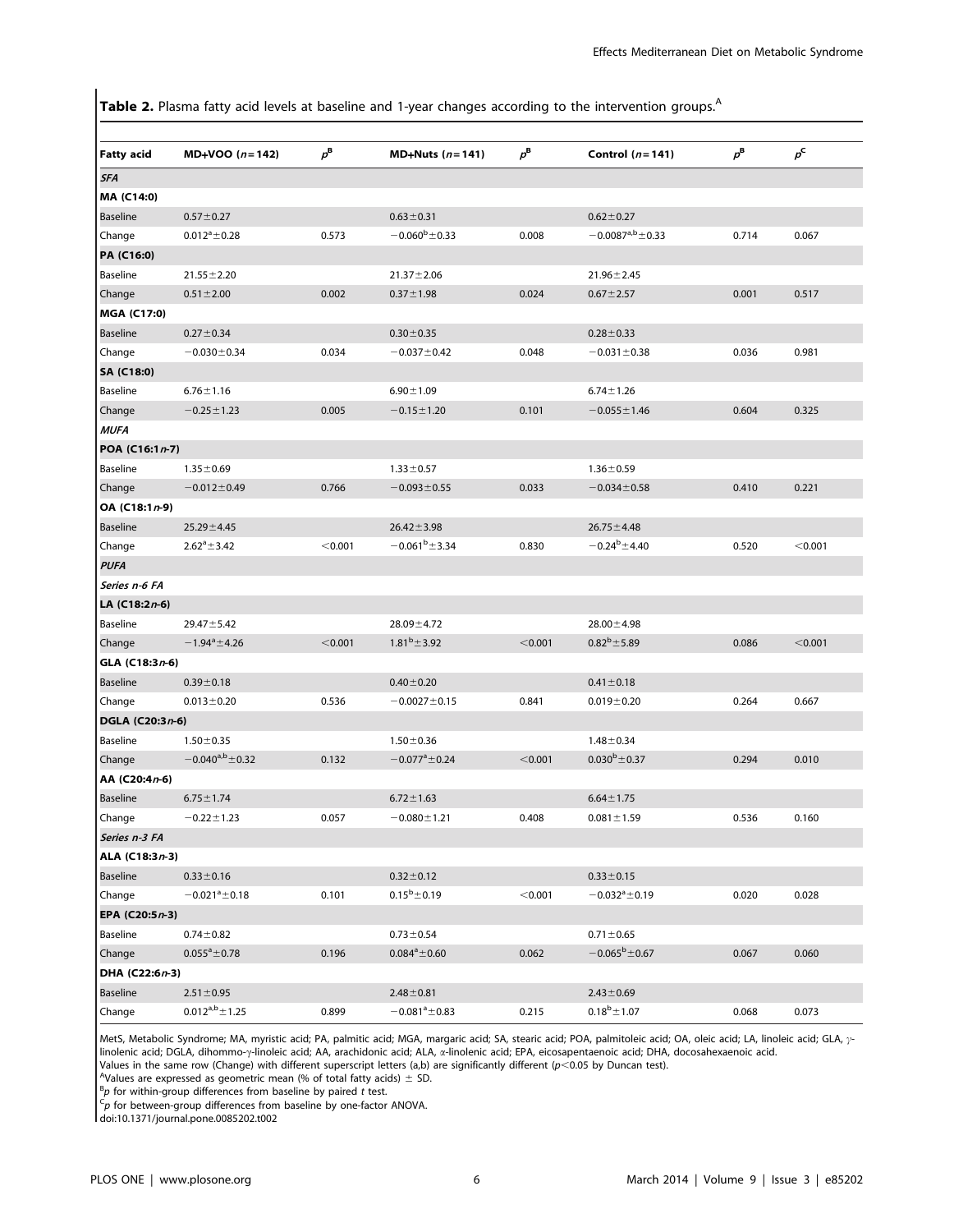Table 3. Plasma fatty acid levels at baseline and 1-year changes according to the 1-year change in the MetS status.<sup>A</sup>

|                    | Fatty acid Never (n=97) | $p^{\rm B}$ | Reversion $(n=44)$  | $p^{\mathbf{B}}$ | Incidence $(n=40)$         | $\rho^{\rm B}$ | Always (n = 243)        | $p^{\rm B}$ | $p^{\mathsf{C}}$ |
|--------------------|-------------------------|-------------|---------------------|------------------|----------------------------|----------------|-------------------------|-------------|------------------|
| SFA                |                         |             |                     |                  |                            |                |                         |             |                  |
| MA (C14:0)         |                         |             |                     |                  |                            |                |                         |             |                  |
| Baseline           | $0.53 \pm 0.21$         |             | $0.58 \pm 0.31$     |                  | $0.56 \pm 0.26$            |                | $0.65 \pm 0.30$         |             |                  |
| Change             | $-0.012^a \pm 0.22$     | 0.552       | $-0.048^a \pm 0.34$ | 0.212            | $0.089^b \pm 0.30$         | 0.024          | $-0.034^a \pm 0.34$     | 0.085       | 0.057            |
| PA (C16:0)         |                         |             |                     |                  |                            |                |                         |             |                  |
| Baseline           | $20.70 \pm 1.86$        |             | $21.77 \pm 2.66$    |                  | $21.49 \pm 2.24$           |                | $22.00 \pm 2.22$        |             |                  |
| Change             | $0.58^{a,b}$ ± 2.06     | 0.003       | $0.16^a \pm 2.65$   | 0.666            | $0.98^b \pm 1.81$          | 0.001          | $0.47^{a,b}$ ± 2.22     | 0.001       | 0.314            |
| <b>MGA (C17:0)</b> |                         |             |                     |                  |                            |                |                         |             |                  |
| Baseline           | $0.27 \pm 0.28$         |             | $0.26 \pm 0.31$     |                  | $0.30 \pm 0.34$            |                | $0.29 + 0.36$           |             |                  |
| Change             | $-0.021 \pm 0.26$       | 0.224       | $-0.039 \pm 0.32$   | 0.088            | $-0.072 \pm 0.36$          | 0.007          | $-0.029 + 0.44$         | 0.028       | 0.428            |
| SA (C18:0)         |                         |             |                     |                  |                            |                |                         |             |                  |
| Baseline           | $6.83 \pm 1.24$         |             | $6.83 \pm 0.96$     |                  | $6.73 \pm 0.79$            |                | $6.79 \pm 1.23$         |             |                  |
| Change             | $-0.073 \pm 1.40$       | 0.535       | $-0.25 \pm 1.01$    | 0.087            | $-0.19 + 0.80$             | 0.136          | $-0.16 \pm 1.37$        | 0.036       | 0.837            |
| <b>MUFA</b>        |                         |             |                     |                  |                            |                |                         |             |                  |
| POA (C16:1n-7)     |                         |             |                     |                  |                            |                |                         |             |                  |
| Baseline           | $1.18 + 0.69$           |             | $1.35 \pm 0.60$     |                  | $1.31 \pm 0.58$            |                | $1.43 \pm 0.59$         |             |                  |
| Change             | $-0.067 \pm 0.51$       | 0.147       | $-0.067 \pm 0.51$   | 0.317            | $-0.00029 \pm 0.45$        | 0.997          | $-0.034 \pm 0.57$       | 0.296       | 0.783            |
| OA (C18:1n-9)      |                         |             |                     |                  |                            |                |                         |             |                  |
| Baseline           | $24.96 \pm 4.02$        |             | 25.16±4.82          |                  | $26.31 \pm 4.20$           |                | $26.79 \pm 4.29$        |             |                  |
| Change             | $1.12^{a,b}$ ± 3.71     | 0.003       | $2.09^b \pm 4.32$   | 0.003            | $-0.72^{\circ}$ $\pm$ 3.49 | 0.219          | $0.63^{a,c}$ $\pm$ 3.97 | 0.014       | 0.007            |
| <b>PUFA</b>        |                         |             |                     |                  |                            |                |                         |             |                  |
| Series n-6 FA      |                         |             |                     |                  |                            |                |                         |             |                  |
| LA (C18:2n-6)      |                         |             |                     |                  |                            |                |                         |             |                  |
| Baseline           | $29.79 \pm 4.65$        |             | $28.47 \pm 5.42$    |                  | $29.86 \pm 3.69$           |                | $27.82 \pm 5.30$        |             |                  |
| Change             | $0.78 + 4.46$           | 0.088       | $1.14 \pm 6.30$     | 0.215            | $-0.31 \pm 3.51$           | 0.582          | $-0.064 \pm 5.19$       | 0.844       | 0.290            |
| GLA (C18:3n-6)     |                         |             |                     |                  |                            |                |                         |             |                  |
| Baseline           | $0.39 \pm 0.18$         |             | $0.41 \pm 0.14$     |                  | $0.40 \pm 0.22$            |                | $0.40 \pm 0.19$         |             |                  |
| Change             | $-0.018 \pm 0.16$       | 0.306       | $0.0078 \pm 0.19$   | 0.726            | $0.014 \pm 0.20$           | 0.643          | $0.021 \pm 0.19$        | 0.145       | 0.437            |
| DGLA (C20:3n-6)    |                         |             |                     |                  |                            |                |                         |             |                  |
| Baseline           | $1.48 \pm 0.34$         |             | $1.48 + 0.36$       |                  | $1.53 \pm 0.36$            |                | $1.49 \pm 0.35$         |             |                  |
| Change             | $-0.076 \pm 0.30$       | 0.010       | $0.048 \pm 0.42$    | 0.410            | $-0.044 \pm 0.30$          | 0.306          | $-0.022 \pm 0.30$       | 0.253       | 0.134            |
| AA (C20:4n-6)      |                         |             |                     |                  |                            |                |                         |             |                  |
| Baseline           | $6.98 \pm 1.64$         |             | $6.52 \pm 1.59$     |                  | $6.74 \pm 1.71$            |                | $6.62 \pm 1.75$         |             |                  |
| Change             | $-0.24^{\circ}$ ± 1.27  | 0.056       | $0.38^b \pm 1.21$   | 0.050            | $-0.35^{\circ}$ ± 1.31     | 0.063          | $-0.044^{a,b}$ ± 1.41   | 0.622       | 0.036            |
| Series n-3 FA      |                         |             |                     |                  |                            |                |                         |             |                  |
| ALA (C18:3n-3)     |                         |             |                     |                  |                            |                |                         |             |                  |
| Baseline           | $0.32 \pm 0.14$         |             | $0.29 \pm 0.15$     |                  | $0.35 \pm 0.14$            |                | $0.33 \pm 0.15$         |             |                  |
| Change             | $0.041^a \pm 0.20$      | 0.010       | $0.087^a \pm 0.23$  | 0.008            | $-0.061^b \pm 0.19$        | 0.025          | $0.021^a \pm 0.21$      | 0.052       | 0.009            |
| EPA (C20:5n-3)     |                         |             |                     |                  |                            |                |                         |             |                  |
| Baseline           | $0.84 + 0.66$           |             | $0.75 \pm 0.80$     |                  | $0.63 \pm 0.34$            |                | $0.70 \pm 0.71$         |             |                  |
| Change             | $0.036 \pm 0.73$        | 0.484       | $0.027 \pm 0.96$    | 0.757            | $0.002 \pm 0.41$           | 0.969          | $0.018 + 0.66$          | 0.506       | 0.988            |
| DHA (C22:6 n-3)    |                         |             |                     |                  |                            |                |                         |             |                  |
| <b>Baseline</b>    | $2.61 \pm 0.81$         |             | $2.58 \pm 0.93$     |                  | $2.35 \pm 0.59$            |                | $2.42 \pm 0.64$         |             |                  |
| Change             | $0.019 + 1.06$          | 0.844       | $0.054 \pm 1.08$    | 0.717            | $0.11 \pm 0.97$            | 0.400          | $0.024 \pm 1.09$        | 0.703       | 0.953            |

MetS, Metabolic Syndrome; MA, myristic acid; PA, palmitic acid; MGA, margaric acid; SA, stearic acid; POA, palmitoleic acid; OA, oleic acid; LA, linoleic acid; GLA,  $\gamma$ linolenic acid; DGLA, dihommo-y-linoleic acid; AA, arachidonic acid; ALA, a-linolenic acid; EPA, eicosapentaenoic acid; DHA, docosahexaenoic acid. Values in the same row (Change) with different superscript letters (a,b) are significantly different ( $p$ <0.05 by Duncan test).

<sup>A</sup>Values are expressed as geometric mean (% of total fatty acids)  $\pm$  SD.

 ${}^{\text{B}}p$  for within-group differences from baseline by paired t test.

 ${}^C p$  for between-group differences from baseline by one-factor ANOVA.

doi:10.1371/journal.pone.0085202.t003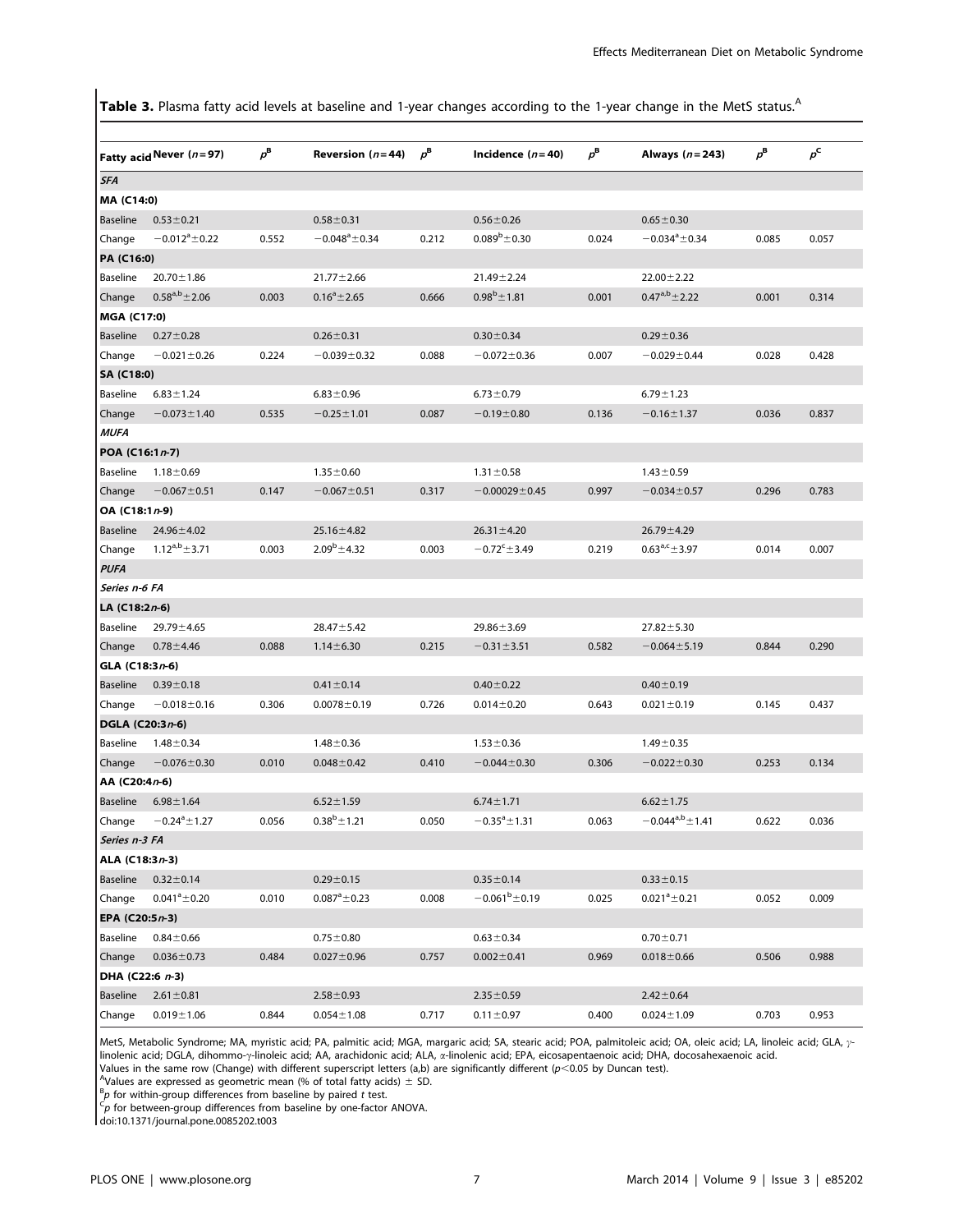Table 4. Partial correlation coefficients between 1-year changes in plasma fatty acids and 1-year changes in metabolic risk factors  $(n=424)$  and between food groups and plasma fatty acids.<sup>A</sup>

| <b>Fatty acid</b> | WC       | BMI       | TC        | HDL-C <sup>B</sup> | LDL-C   | $TG^B$     | <b>SBP</b> | <b>DBP</b> | glucose    | Food groups                                                         |
|-------------------|----------|-----------|-----------|--------------------|---------|------------|------------|------------|------------|---------------------------------------------------------------------|
| <b>SFA</b>        |          |           |           |                    |         |            |            |            |            |                                                                     |
| MA (C14:0)        | 0.02     | 0.00      | $0.13*$   | 0.01               | $0.10*$ | $0.10*$    | 0.06       | 0.03       | 0.06       | cheese (0.10*)                                                      |
| PA (C16:0)        | 0.00     | 0.01      | 0.09      | $-0.01$            | 0.02    | $0.17*$    | 0.06       | $-0.01$    | 0.07       |                                                                     |
| MGA (C17:0)       | $-0.06$  | $-0.01$   | 0.04      | $-0.12*$           | 0.10    | $-0.04$    | $-0.07$    | $-0.09$    | $-0.03$    | milk (0.11*)                                                        |
| SA (C18:0)        | 0.06     | $-0.02$   | $-0.02$   | 0.01               | 0.03    | $-0.13*$   | $-0.06$    | $-0.03$    | 0.00       |                                                                     |
| <b>MUFA</b>       |          |           |           |                    |         |            |            |            |            |                                                                     |
| POA (C16:1n-7)    | 0.03     | $0.14***$ | 0.06      | $-0.02$            | 0.00    | $0.21***$  | 0.00       | 0.02       | 0.06       |                                                                     |
| OA (C18:1n-9)     | $-0.02$  | 0.09      | $-0.03$   | 0.02               | $-0.07$ | 0.03       | 0.03       | $-0.03$    | $-0.03$    | OO (0.17***), seed<br>oils $(-0.18***)$                             |
| <b>PUFA</b>       |          |           |           |                    |         |            |            |            |            |                                                                     |
| Series n-6        |          |           |           |                    |         |            |            |            |            |                                                                     |
| LA (c18:2n-6)     | $-0.03$  | $-0.06$   | 0.04      | 0.02               | 0.07    | $-0.20**$  | $-0.02$    | 0.02       | 0.01       | OO $(-0.19***)$ seed<br>oils $(0.19***)$ , total<br>nuts $(0.11^*)$ |
| GLA (C18:3n-6)    | $-0.01$  | $-0.02$   | 0.05      | $-0.08$            | 0.05    | 0.08       | $-0.04$    | 0.03       | 0.01       |                                                                     |
| DGLA (C20:3n-6)   | $-0.08$  | 0.05      | 0.01      | 0.03               | 0.04    | $-0.08$    | 0.01       | 0.03       | $-0.14**$  |                                                                     |
| AA (C20:4n-6)     | $-0.05$  | $-0.04$   | $-0.19**$ | 0.02               | $-0.08$ | $-0.32***$ | $-0.08$    | $-0.11*$   | $-0.18***$ |                                                                     |
| Series n-3        |          |           |           |                    |         |            |            |            |            |                                                                     |
| ALA (C18:3n-3)    | $-0.12*$ | $-0.09$   | 0.05      | 0.07               | 0.07    | $-0.05$    | $-0.06$    | 0.04       | $-0.07$    | total nuts $(0.10^*)$ ,<br>walnuts $(0.17***)$                      |
| EPA (C20:5n-3)    | $-0.07$  | $-0.04$   | $0.11*$   | $0.10*$            | $0.13*$ | $-0.09$    | 0.09       | 0.03       | 0.02       | white fish (0.17***),<br>blue fish $(0.29***)$                      |
| DHA (C22:6n-3)    | 0.02     | $-0.09$   | $-0.05$   | $-0.04$            | 0.01    | $-0.13*$   | $-0.05$    | $-0.01$    | $-0.02$    | white fish (0.15***),<br>blue fish (0.25***)                        |

WC, waist circumference; BMI, body mass index; TC, total cholesterol; HDL-C, high density lipoprotein cholesterol; LDL-C, low density lipoprotein cholesterol, TG; triglycerides; SBP, systolic blood pressure; DBP, diastolic blood pressure; MA, myristic acid; PA, palmitic acid; MGA, margaric acid; SA, stearic acid; POA, palmitoleic acid; OA, oleic acid; LA, linoleic acid; GLA, y-linolenic acid; DGLA, dihommo-y-linoleic acid; AA, arachidonic acid; ALA, a-linolenic acid; EPA, eicosapentaenoic acid; DHA, docosahexaenoic acid; OO, olive oil.

 $*$  p<0.05.

 $*\left[p<0.01\right]$ 

\*\*\*  $p$  < 0.001.

Addjusted for sex, age, smoking status, occupation, educational level, baseline energy intake, 1-year changes in energy intake, and medication for hypercholesterolemia, blood pressure, and diabetes.

<sup>B</sup>Log-transformed for normality.

doi:10.1371/journal.pone.0085202.t004

prevalence of MetS according to the quartiles of change in OA and ALA were 10.4%, 5.7%,  $-5.7%$ , and  $-12.3%$  (p between quartiles = 0.002), and 10.4%, 4.7%, -9.4%, and -9.4% (p between quartiles  $= 0.002$ , respectively. Moreover, no significant weight changes were observed across the quartiles of changes in OA and ALA ( $\phi$  between quartiles = 0.931 and 0.745, respectively).

## Discussion

To our knowledge, the present study is the first randomized controlled trial to have assessed the effect of a Mediterranean dietary pattern on the overall plasma FA profile of individuals at high risk of CVD and its relation with MetS. Our results show a robust association between two MD and changes in the FA composition after 1 year of intervention.

Participants in the MD+VOO group showed reduced plasma levels of MGA, SA, and LA but increased levels of PA and OA. The findings in the MD+VOO group (40% and 20.5% of energy from fats and MUFA, respectively) are consistent with those of other intervention studies using MUFA-enriched diets high in fat content and with a similar nutrient composition [26,27]. This is important since total fat intake modifies the plasma FA composition [28]. In both studies, people receiving a MUFA diet (40%/20% and 39%/ 20.3% of energy from fats/MUFA, respectively) showed increased levels of PA and decreased levels of SA, although these changes were only significant in the former study; POA levels did not change significantly. In addition, the LA concentrations were significantly reduced with an increase in OA due to supplementation. In turn, the MD+nuts group showed reduced concentrations of MA, MGA, POA, and DGLA, while increasing the levels of LA and ALA. These results are consistent with a recent controlled dietary intervention that reported significantly lower serum proportions of PA, SA, POA, and DGLA, but significantly higher proportions of LA and ALA in slightly overweight and hyperlipidemic healthy subjects that consumed a rapeseed oil-based diet rich in MUFA and PUFA (particularly OA, LA, and ALA) compared to a diet high in saturated fat [15]. Interestingly, the MD+nuts group diet induced a FA composition that was beneficial in the face of cardiometabolic disease, since high proportions of PA, POA, and DGLA, and reduced levels of LA have been related to several cardiometabolic diseases [18–21], including MetS [22]. Consistently, we also found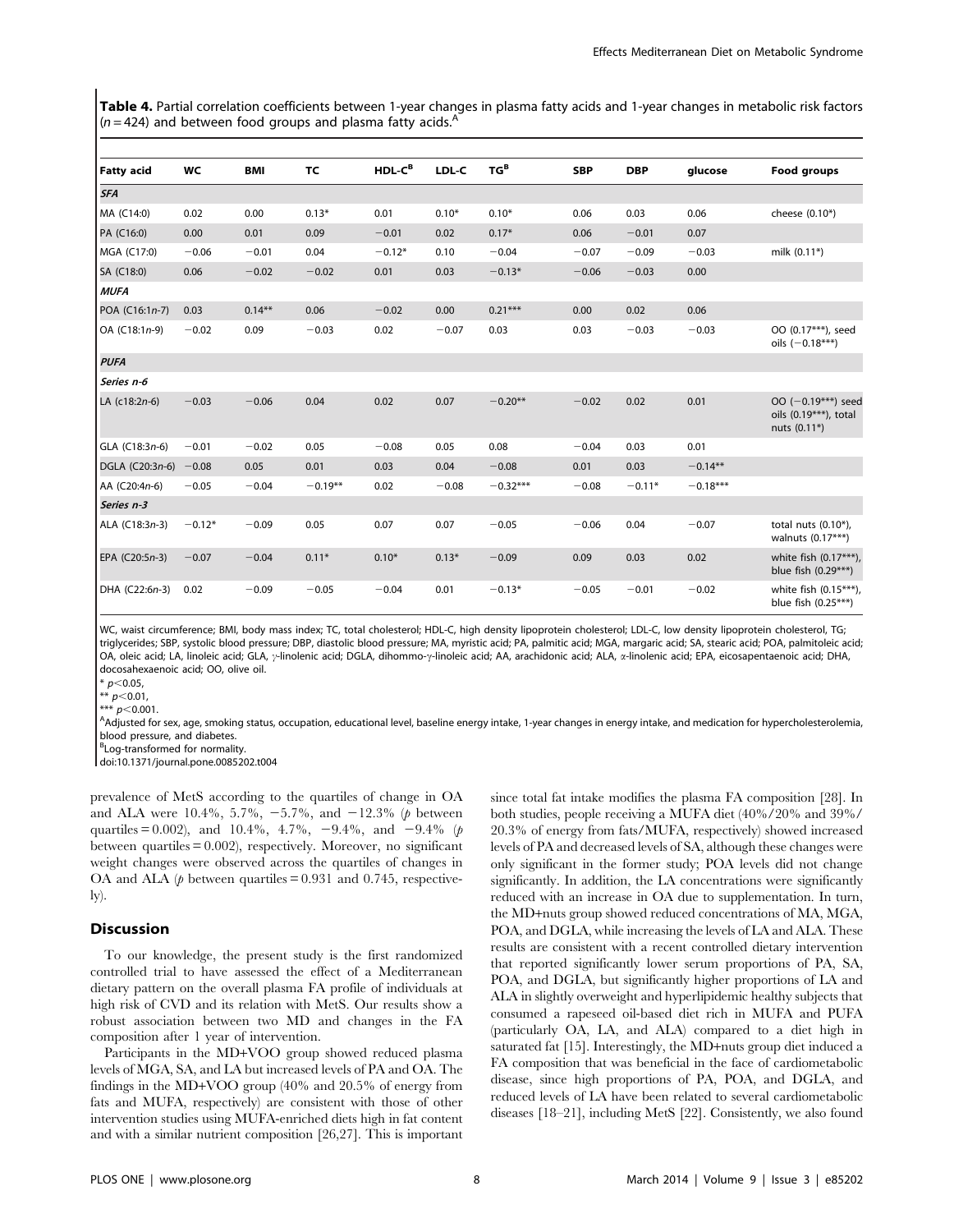

Figure 2. Odds ratios (95% confidence intervals) of 1-year MetS incidence and reversion, and MetS prevalence. Odds ratios at baseline and 1 year by quartiles of 1-year changes in plasma levels of oleic and  $\alpha$ -linolenic acids are shown in the left and right panels, respectively. The lowest quartile was chosen as the reference for the odds ratio calculations. Different superscript letters indicate significantly different 1-year prevalence changes between quartiles ( $p<0.05$  by logistic regression model), while an \* indicates a significant 1-year prevalence change within each quartile ( $p$ <0.05 by McNemar's test). doi:10.1371/journal.pone.0085202.g002

that increases in individual SFA and POA correlated adversely with several metabolic risk factors.

We also examined the association between the adherence to a MD and the incidence, reversion, and changes in prevalence of MetS. Rather than performing analyses according to the intervention group, we used biomarkers of the foods supplied to each group for two reasons. First, as inhabitants of a Mediterranean region, the participants in the control group consumed a lower amount of fatty foods characteristic of the Western diet but not a lower amount of VOO or nuts, which could have attenuated any differences between groups. Secondly, since biomarkers are potentially independent of the errors associated with self-report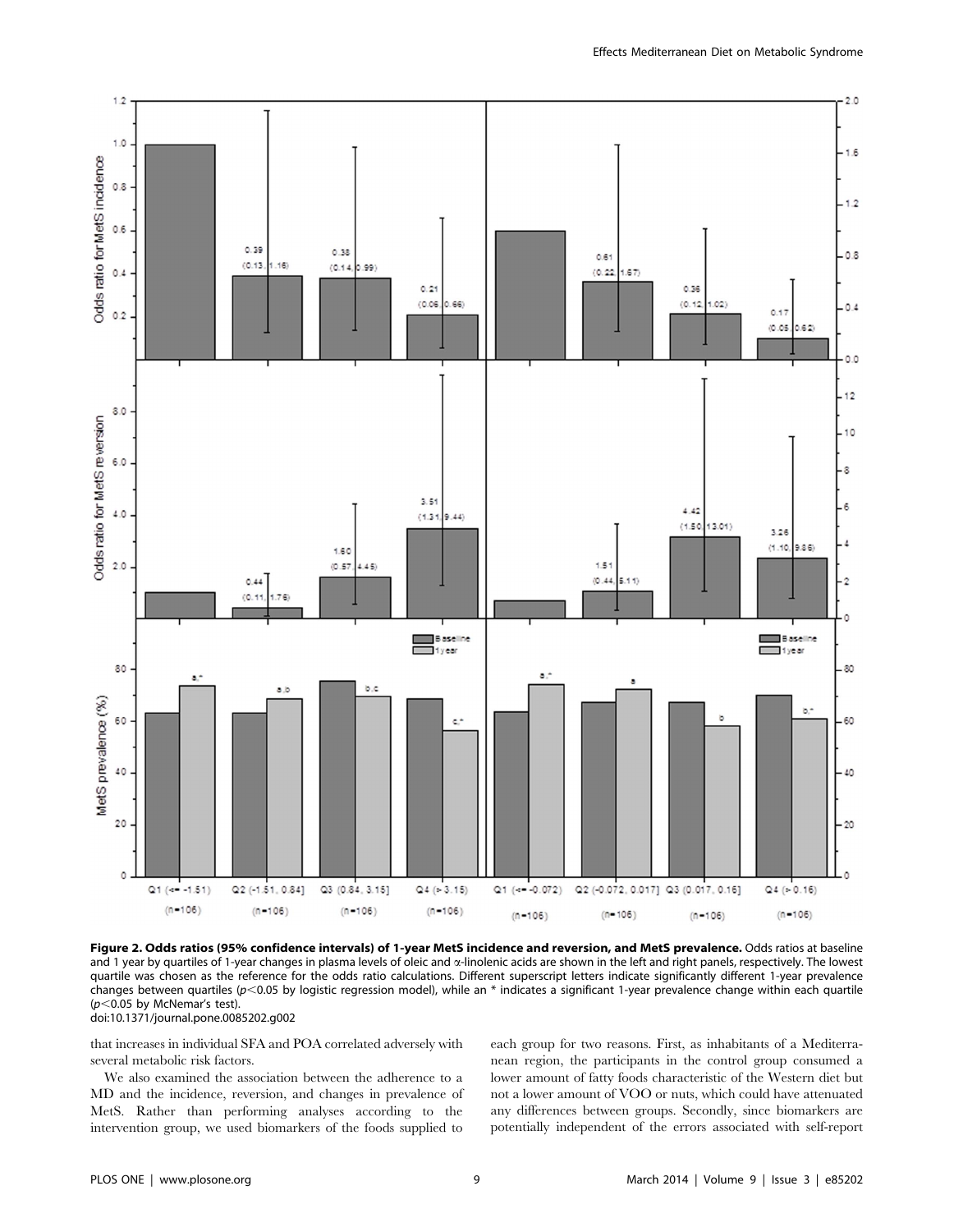methods [14], they provide an objective and accurate measure of the consumption of MD foods among participants independently of the assigned group. Some FA are considered to be indirect biomarkers of the consumption of individual foods or food groups. This is the case when the food source is the primary source of the FA and it is stable in the sampling medium [14]. According to the correlation analysis, plasma concentrations of OA and ALA were good biomarkers of OO and walnut intake, respectively. Walnuts are characterized by their high ALA content, which, in turn, cannot be synthesized endogenously. Therefore the correlation between ALA in plasma and walnut intake was expected. Regarding OA, being a MUFA, it can be synthesized endogenously from either carbohydrates (CHO) or SFA, particularly when MUFA intakes are lower. Moreover, although OO is the richest dietary source of OA, it is also a major component of most animal fats and makes up a sizable fraction of most vegetable oils. However, while animal fats rich in OA typically contribute considerably to its intake in other European countries, OO was the largest contributor of total fat (70%) in our Catalan population. Moreover, 70–80% of its MUFA content is due to OA. Therefore, OA was a good biomarker of OO consumption in our sample population. In fact, the plasma levels of OA have previously been related to their dietary source in Mediterranean populations [29]. Furthermore, tissue stores of OA were a marker of OO consumption in Spain, but not in the other four European centers of the EURAMIC study [30].

Using the biomarkers of foods supplied to the intervention groups we found that the incidence and reversion rates of MetS progressed inversely and in parallel, respectively, to increases in OA and ALA, which resulted in significant differences in the changes in prevalence of MetS across the quartiles of changes in both OA and ALA. Therefore, the beneficial effect of OO and nut consumption on the prevalence of MetS appears to be a consequence of the combination of incidence and reversion rates. However the reduction in the prevalence of MetS obtained in our study was much lower than that reported by other studies showing a beneficial effect of adherence to the MD in terms of MetS prevalence [9]. This could be due to several factors. Firstly, participants in the other intervention studies were younger and all had MetS or impaired glucose tolerance at baseline. Secondly, the CHO intake in those studies was higher than that of our study population  $(>=55\%$  of energy vs. 40%) and extensive research has achieved consensus that reducing dietary CHO is a critical approach to treating or managing the manifestations of MetS [31]. Finally, energy intake was reduced and physical activity increased in the previous studies so as to achieve weight loss, which is considered the number one priority when treating MetS [6]. However, no restrictions were prescribed in any of our groups, which resulted in a non-significant weight change across the quartiles of changes in OA and ALA. Indeed, a recent study reported that a MD without weight loss led to non-significant changes in the components or prevalence of MetS compared to the control diet, whereas only a small reduction in body weight (10%) reduced the prevalence of MetS by more than 50% [32]. However, the magnitude of the weight loss did not predict the degree of improvement in MetS components while on the MD and patients with the most deteriorated baseline MetS profile presented important cardiometabolic benefits even on a MD without weight loss, suggesting that the MD may achieve beneficial effects even in the absence of weight loss, as was our case.

Apart from the biomarkers of the food supplied, we found that MA and PA were adversely associated with the incidence of MetS. This supports the findings of previous studies about dietary fat quality and disease risk. Hence, substituting unsaturated fat or CHO for SFA impairs insulin sensitivity [33] and induces a FA

pattern similar to that observed in people with MetS [17], which is also caused by a diet rich in SFA [15]. Interestingly, we found that when participants were classified according to their change in MetS status, the changes in these two SFA and the two biomarkers of foods supplied evolved in the MetS incidence group in the opposite direction to that of the other groups, with the exception of PA. Thus, while the incidence group showed a significant increase in the proportions of MA and PA and a reduction in the levels of OA and ALA, subjects in the other groups presented a nonsignificant decrease in the proportions of MA but an increase in the OA and ALA levels. Importantly, although between-group changes in these four FA were not always significant, they differed significantly between the MetS incidence and reversion groups. In fact participants in the reversion group showed the highest reduction in MA, the lowest increase in PA, and the highest increase in both OA and ALA among the non-incident groups, which could explain the change in their MetS status. However, the increase in OA and ALA concentrations observed in participants who always had MetS was probably not enough compared with that of the MetS reversion group to experience a change in their MetS status after the intervention. Furthermore, participants who never had MetS during the intervention probably did not present MetS after 1 year of intervention because they had also significantly increased both OA and ALA.

Interestingly, all these effects were observed without a weight increase despite the high fat content of both MDs. In fact, a metaanalysis of 21 epidemiological studies regarding MD and obesity showed that no studies reported significantly increased obesity in response to a MD. Moreover, over half of the studies provided evidence that adherence to a MD was associated with less overweight/obesity or promoted weight loss [34]. This lack of weight gain and the improvement in overweight or obesity may be due to the increased postprandial fat oxidation, diet-induced thermogenesis and overall daily energy expenditure induced by OO [35] and nut [36] consumption, as well as to a satiating effect [36,37].

Since the primary endpoint for the treatment of MetS is to reduce the risk of CVD, traditional dietary recommendations such as those proposed by the NCEP, AHA and NHLBI essentially involve following a low-fat diet and achieving weigh reduction by a combination of reduced caloric intake and increased physical activity. In our study, however, we found that a high-fat  $(>40\%$  of energy) non-energy-restricted diet showed a reduction in MetS prevalence without the need for weight loss or prescribed physical activity. There are several important aspects to consider regarding the MD followed in this study. First of all, it is highly palatable, decreases hunger, and promotes satiety, hence improving long-term adherence compared to low-fat energy-restricted diets [31]. Secondly, no weight gain was observed in participants with high VOO or nut consumption. Finally, a usual consequence of low-fat diets is unrestricted CHO intake, which has been shown to result in reduced HDL-C levels and raised TG levels, thus exacerbating the MetS status [31]. Therefore, the results of this study suggest that there is no rationale for maintaining the fear that a MD rich in fats of vegetable origin may cause weight gain, and that it may be a useful alternative to traditional low-fat diets for the dietary treatment of MetS.

### Supporting Information

Protocol S1 Predimed Study: Mediterranean diet in the primary prevention of cardiovascular disease. Amendments to the Research Protocol.

(DOC)